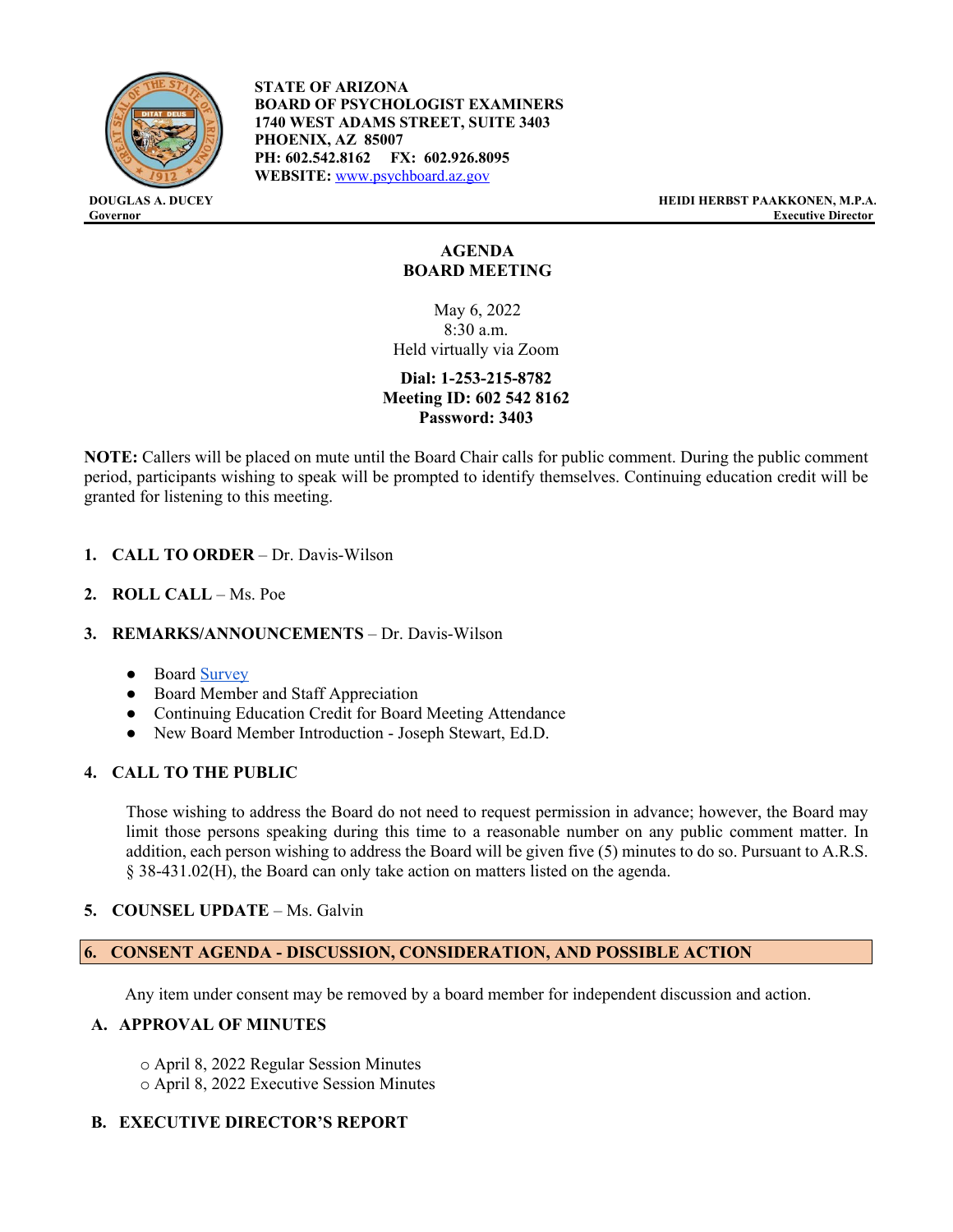# **C. DISCUSSION/DECISION REGARDING PSYCHOLOGIST APPLICATIONS**

| Requesting Approval to Sit for EPPP & Licensure |                                    |                                |  |  |
|-------------------------------------------------|------------------------------------|--------------------------------|--|--|
|                                                 | Alicia Miller, Psy.D.              | $02/23/2022$ – Part 1 & Part 2 |  |  |
| $\mathbf{2}$                                    | Anna Alkozei, Psy.D.               | $03/16/2022 - Part 1 & Part 2$ |  |  |
| 3)                                              | John M. Czaplewski, Psy.D. (REAPP) | $04/06/2022 - Part 1 & Part 2$ |  |  |
| 4)                                              | Nicole Lebowitz, Psy.D.            | $01/31/2022 - Part 1 & Part 2$ |  |  |
| 5)                                              | Greg A. Loebel, Ph.D.              | $07/31/2021$ – Part 1 & Part 2 |  |  |
| 6                                               | Kayla Jarred, Psy.D.               | $03/07/2022 - Part 1 & Part 2$ |  |  |
| $\mathcal{L}$                                   | Juanita Maria Sibayan, Ph.D.       | $12/28/2021$ – Part 1 & Part 2 |  |  |
| 8)                                              | Amanda Haas, Psy.D. (REAPP)        | $04/22/2022 - Part 1 & Part 2$ |  |  |
| 11)                                             | Abigail Ngayan, Psy.D. (REAPP)     | $01/31/2022 - Part 1 & Part 2$ |  |  |
|                                                 |                                    |                                |  |  |

| Requesting Approval of Supervised Experience for Licensure (A.A.C. R4-26-203.02(D))       |                              |                                        |  |  |
|-------------------------------------------------------------------------------------------|------------------------------|----------------------------------------|--|--|
| 1)                                                                                        | Sally Grady McGregor, Psy.D. | $08/12/2020$ – Part 1 Only             |  |  |
|                                                                                           |                              |                                        |  |  |
| Requesting Approval of Licensure by Waiver (A.R.S. §§ 32-2071, 2071.01 & 2072)            |                              |                                        |  |  |
| 1)                                                                                        | Danielle DiPaolo, Psy.D.     | Temp License (n/a per 11/05/2021 Board |  |  |
|                                                                                           |                              | Decision)                              |  |  |
|                                                                                           |                              |                                        |  |  |
| Requesting Approval for Licensure by Credential (ABPP, CPQ or HSP) (§§ 32-2071.01 & 2072) |                              |                                        |  |  |
| 1)                                                                                        | Stephanie Davidson, Psy.D.   | n/a                                    |  |  |
| 2)                                                                                        | Summer Garcia, Ph.D.         | n/a                                    |  |  |
|                                                                                           |                              |                                        |  |  |
| Requesting Approval for Licensure by Universal Recognition (A.R.S. § 32-4302)             |                              |                                        |  |  |
| 1)                                                                                        | Armando Garcia, Ph.D.        | n/a                                    |  |  |
| 2)                                                                                        | Carlos Quezada-Gomez, Ph.D.  | n/a                                    |  |  |
| $\boldsymbol{4}$                                                                          | Daniel Hudak, Ph.D.          | n/a                                    |  |  |
| 5)                                                                                        | Jane Pile, Ph.D.             | n/a                                    |  |  |
| 6                                                                                         | Kari Haws, Ph.D.             | n/a                                    |  |  |

# **D. DISCUSSION/DECISION REGARDING BEHAVIOR ANALYST APPLICATIONS**

| 1)  | Ryan Bable, Ph.D.           |
|-----|-----------------------------|
| 2)  | Sarah Robinson, M.Ed.       |
| 3)  | Kelly Teague, M.A.          |
| 4)  | Janey C. Pulzello, M.A.     |
| 5)  | Stephanie Buchler, M.A.     |
| 6   | Ahtziry S. Nazario, M.S.    |
| 7)  | Janet Carrillo, M.S.        |
| 8)  | Elizabeth Gressard, M.Ed.   |
| 9)  | Renee Joines, M.A.          |
| 10) | Hailty Cottle Plautz, M.Ed. |
| 11) | Leighana Villicana, M.A.    |
| 12) | Chelsea Darby, M.Ed.        |
| 13) | Yenny Nannar, M.A.          |
| 14) | Janel Schovan, M.S.         |
| 15) | Sheena Piehota, Ph.D.       |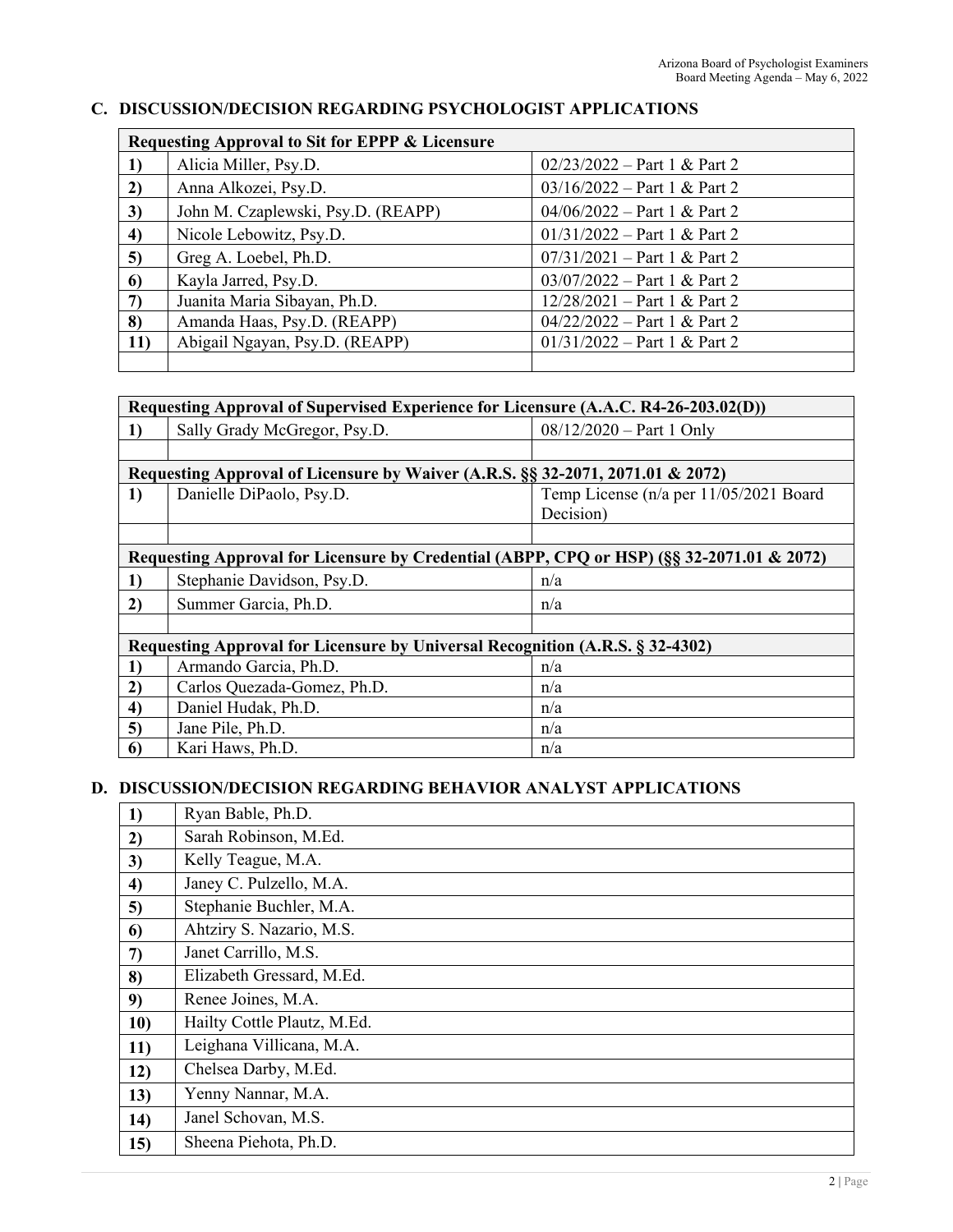| <b>16</b>  | Jaclyn Maher, M.Ed.   |
|------------|-----------------------|
| 17)        | Benjamin Brody, M.S.  |
| <b>18)</b> | Breanne Jojola, M.Ed. |
| 19)        | Tatum Printy, M.A.    |
| 20)        | Megan Cross, M.A.     |

## **E. DISCUSSION, CONSIDERATION AND POSSIBLE ACTION REGARDING REQUEST FOR ACCOMMODATIONS FROM ESTER STEVENS, PSY.D.**

# **TIMED ITEMS – 8:45 a.m.**

- **7. DISCUSSION, CONSIDERATION AND ACTION REGARDING BRIAN SCHAFFER'S INTERIM CONSENT AGREEMENT, STATUS OF CRIMINAL CHARGES IN COLORADO, AND PROPOSED CONSENT AGREEMENT FOR VOLUNTARY SURRENDER OF LICENSE FOR CONSIDERATION -** Ms. Michaelsen
- **8. DISCUSSION, CONSIDERATION, AND POSSIBLE ACTION RELATING TO INITIAL CASE REVIEWS OF THE FOLLOWING COMPLAINTS**

The Board may vote to go into Executive Session on any item on the agenda, pursuant to A.R.S. § 38- 431.03(A)(2), to review confidential records including the receipt and discussion of information or testimony that is confidential by state or federal law, and/or A.R.S. § 38-431.03(A)(3), to receive confidential legal advice from the Board's attorney.

| a) Complaint No. 22-09 | <b>Karen Hawk, Psy.D.</b> (Dr. Meier) |
|------------------------|---------------------------------------|
|                        |                                       |

**b)** Complaint No. 22-20 **Jeanette Higgins, Psy.D.** (Dr. Meier)

**THE FOLLOWING AGENDA ITEMS ARE UNTIMED AND MAY BE DISCUSSED AND DECIDED UPON AT VARIOUS TIMES THROUGHOUT THE MEETING AT THE DISCRETION OF THE CHAIR**

- **9. DISCUSSION, CONSIDERATION, AND POSSIBLE ACTION REGARDING CORRESPONDENCE FROM FAREN AKINS, PH.D., ESQ. CONCERNING A.R.S. §32-2061(16)(cc) AND THE ETHICAL PRINCIPLES OF PSYCHOLOGISTS AND CODE OF CONDUCT AT 9.04 RELEASE OF TEST DATA AND 9.11 MAINTAINING TEST SECURITY** - Ms. Paakkonen
- **10. DISCUSSION, CONSIDERATION, AND POSSIBLE ACTION REGARDING INTERPRETATION OF A.R.S. §32-2075(A)(1) EXEMPTION TO LICENSURE FOR SCHOOL PSYCHOLOGISTS** - Dr. Caterino
- **11. DISCUSSION, CONSIDERATION, AND POSSIBLE ACTION REGARDING PROPOSED LEGISLATION INCLUDING, BUT NOT LIMITED TO: HB2070, HB2145, HB2147, HB2162, HB2178, HB2196, HB2260, HB2294, HB2371, HB2412, HB2587, HB2599, HB2612, SB1035, SB1045, SB1090, SB1127, SB1158, SB1309, SB1550, SB1568** – Ms. Paakkonen
- **12. DISCUSSION, CONSIDERATION, AND POSSIBLE ACTION REGARDING REPORT ON ASPPB'S MID-YEAR MEETING** – Dr. Davis-Wilson
- **13. DISCUSSION, CONSIDERATION, AND POSSIBLE ACTION REGARDING RATIFICATION OF REQUEST FOR NOMINATION OF RAMONA MELLOTT, PH.D. AS A CANDIDATE FOR THE MEMBER-AT-LARGE BOARD POSITION WITH THE ASSOCIATION OF STATE AND PROVINCIAL PSYCHOLOGY BOARDS** – Ms. Paakkonen